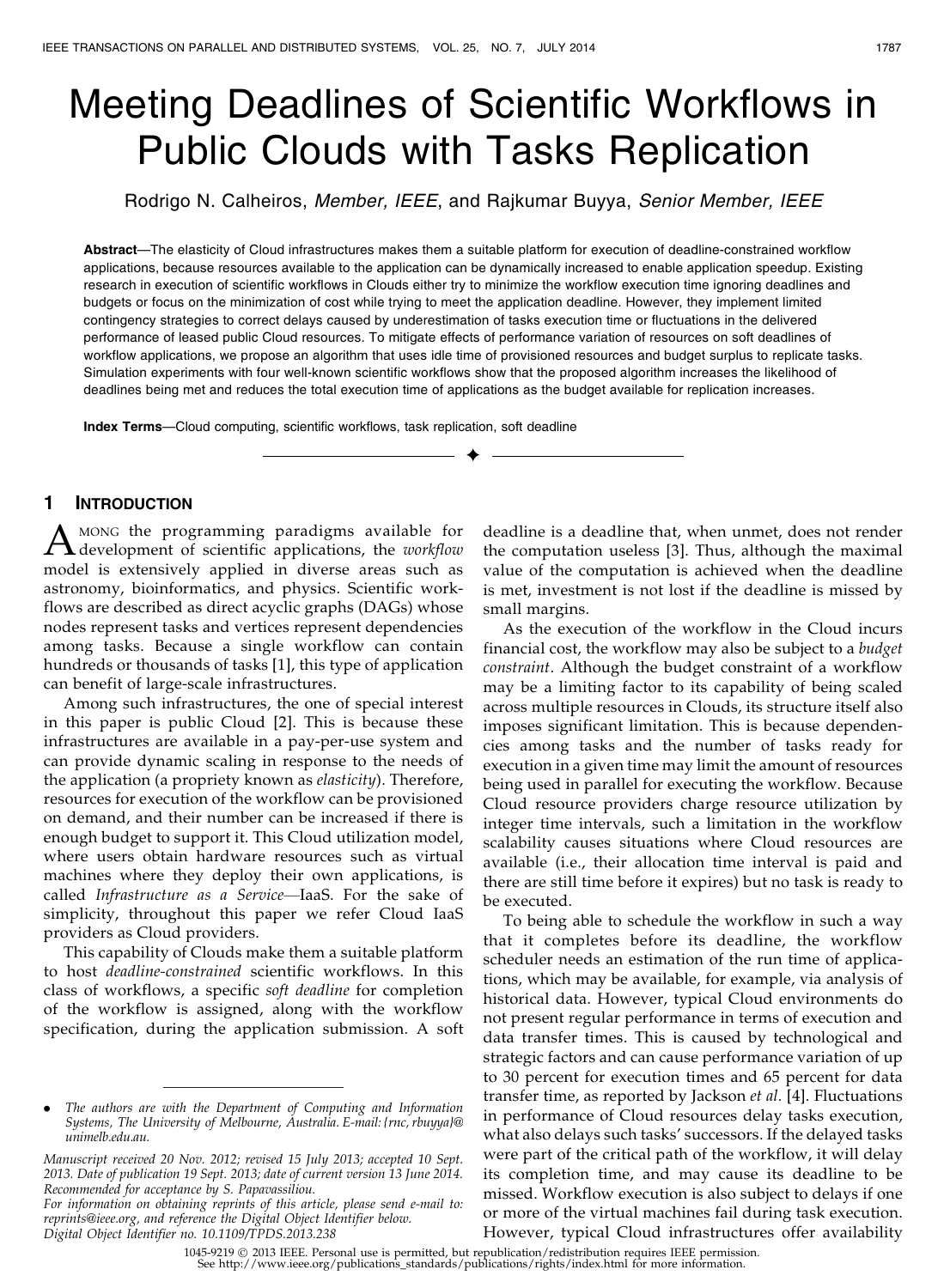above 99.9 percent<sup>1</sup>, therefore performance degradation is a more serious concern than resource failures in such environments.

Previous research in workflow scheduling in the context of Clusters and Grids typically ignore costs related to utilization of the infrastructure, and also have limitations in the capacity of taking advantage of elastic infrastructures. Existing research in execution of scientific workflows in Clouds either tries to minimize the workflow execution time ignoring deadlines and budgets or focus on the minimization of cost while trying to meet the application deadline. Furthermore, previous research implements limited contingency strategies to correct delays caused by underestimation of tasks execution time or fluctuations in the delivered performance of leased Cloud resources.

To address limitations of previous research, we propose an algorithm that uses idle time of provisioned resources to replicate workflow tasks to mitigate effects of performance variation of resources so that soft deadlines can be met. The amount of ''idle time'' available for replication can be increased if there is budget available for replica execution, which allows provisioning of more resources than the minimal necessary for meeting the deadline. Therefore, the proposed algorithm applies a deadline constraint and variable budget for replication to achieve its goals. Simulation experiments with four well-known scientific workflows show that the proposed algorithm increases the chance of deadlines being met and, for the majority of studied scenarios, reduces the total execution time of workflows as the replication budget increases.

## 2 RELATED WORK

Scheduling of workflows (also referred as Direct Acyclic Graphs-DAGs) in parallel and distributed systems has been subject of extensive research. Kwok and Ahmad [5] presented a survey describing and comparing different algorithms for static scheduling of workflows in parallel systems. Shi and Dongarra [6] present an algorithm for scheduling of workflows in heterogeneous clusters. These algorithms can be used in the context of Cloud computing if the machines are provisioned a priori. However, they cannot decide the optimal number of resources to reduce the cost of use of the infrastructure, and therefore they are not suitable for elastic Cloud environments using a pay-per-use economic model.

In the field of Grid computing, Yu et al. [7] and Hirales-Carbajal et al. [8] presented surveys comparing and describing algorithms for scheduling of workflows in Grid computing environments. These algorithms either assume a cooperation model free of financial cost or are based on an economic model that differs from the model adopted by Cloud providers. Because of that, the budget calculated by such algorithms would differ from the amount actually charged by Cloud providers, and thus they cannot be used in the context of Cloud computing.

Lin and Lu [9] developed an algorithm for scheduling of workflows in service-oriented environments. Unlike algorithms for Grid systems, it is able to utilize dynamic provisioning of resources. However, it misses the capability of considering the cost for utilization of resources required for its utilization in Cloud environments.

Recent research focused on algorithms that are aware of the intricacies of Cloud environments when using them to schedule workflow applications. Reynolds et al. [10] proposed the utilization of Clouds to complement desktop Grid resources. However, Cloud resources are deployed with the goal of replicating slow tasks to increase the chance of an early completion of the workflow. The proposed method is not optimized either for budget or for execution time; instead, it operates in a best-effort basis when late tasks are detected. Xu et al. [11] and Mao and Humphrey [12] proposed algorithms for scheduling multiple workflows in Clouds. Rahman et al. [13] proposed an algorithm for hybrid Clouds, where at least part of the resources can be used without cost and with higher level of control over their performance. Different from this approach, we focus on the scheduling of single workflows in pure Cloud environments.

Byun et al. [14] proposed the Partitioned Balanced Time Scheduling (PBTS) algorithm for cost-optimized and deadline-constrained execution of workflow applications on Clouds. The PBTS algorithm considers only one type of Cloud resource, chosen a priori, for its provisioning and scheduling decision. Abrishami et al. [15] proposed two algorithms for cost-optimized, deadline-constrained execution of workflows in Clouds. As explained in Section 5, these algorithms do not consider all data transfer times during provisioning and scheduling, increasing the execution budget. Our proposed algorithm is based on one of such algorithms (called IC-PCP), but also accounts for data transfer times and Cloud resources boot time during the provisioning and scheduling process. Furthermore, it explores possibility of tasks replication to increase the probability of meeting application deadlines.

The topic of replication of tasks has been extensively explored in the context of Grid systems [16], [17], [18], [19], [20] without addressing the issue of cost for resource utilization. Plankensteiner and Prodan [21] proposed an algorithm for scheduling of workflow applications on Grids with tasks replication to meet deadline constraints. Our algorithm is inspired by such method by considering particularities of Cloud infrastructures, such as cost and capacity of dynamic provisioning, when making replication decisions in Cloud environments.

#### 3 APPLICATION AND SYSTEM MODELS

A scientific workflow application is modeled as a Direct Acyclic Graph (DAG)  $G = (T, E_T)$ , where T is the set of tasks that compose the workflow and  $E_T$  is the set of dependencies between tasks. Dependencies are in the form of edges  $e_{i,j} = (t_i, t_j), t_i, t_j \in T$  that establish that a task  $t_j$ depends on data generated by  $t_i$  for its execution, and therefore  $t_i$  cannot start before execution of  $t_i$  completes and data generated by the latter is transferred to the location where  $t_i$  will execute. Task  $t_i$  is a parent task of  $t_i$ and  $t_i$  is a *child task* of  $t_i$ . Tasks without parents are called entry tasks and tasks without children are called exit tasks. 1. http://www.cloudharmony.com/status For the correct operation of the proposed algorithm, we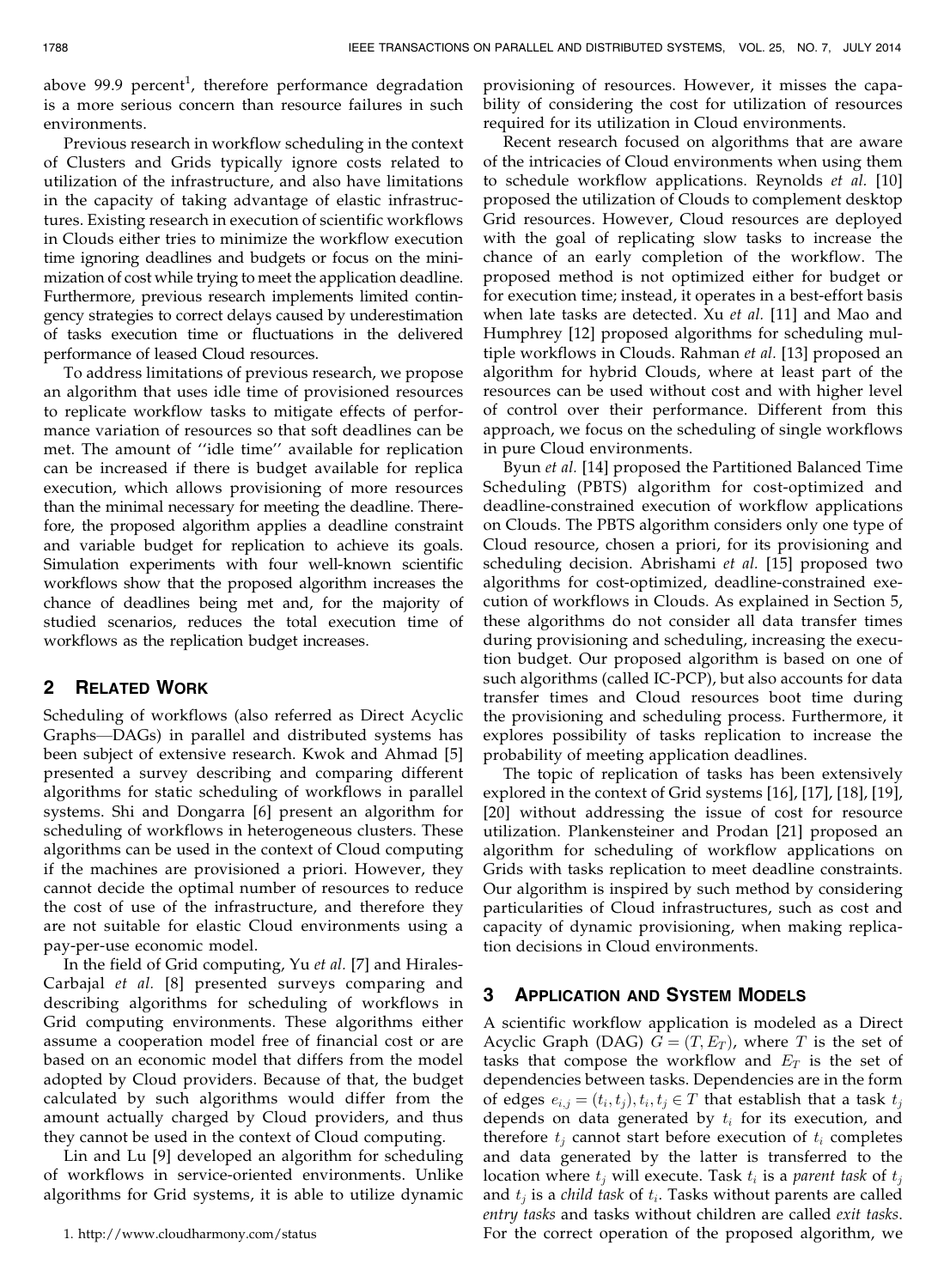assume that a workflow can have only one entry task and one exit task. This can be achieved with the insertion of "dummy" tasks  $t_{entry}$  and  $t_{exit}$  that have execution time equals to 0. All the actual entry tasks are children of  $t_{entry}$ and all the actual exit tasks are parents of  $t_{exit}$ .

The sets of parents and children of a task  $t_i$  are given respectively by functions  $parents(t_i)$  and  $children(t_i)$ . Each workflow  $G$  has a soft deadline  $dl(G)$  associated to it. It determines the time to complete its execution, counted from the moment it is submitted to the workflow scheduler. The latter manages the execution of the workflow, makes decision on allocation of virtual machines, and schedules and dispatches tasks for execution in the Cloud.

A Cloud provider offers a set of  $n$  virtual machine (VM) types denoted by  $\overline{VM} = vn_1, vn_2, \ldots, vn_n$ . Each VM type offers different amount of resources, and incurs a different cost per use. Let  $\vec{C} = c_1, c_2, \ldots, c_n$  be the *cost* vector associated with the use of each VM. VMs are charged per integer amount of time units, and partial utilization of a time period incurs charge for the whole period. Therefore, if the time period is one hour, utilization of a VM per 61 minutes incurs in the payment of two hours (two time periods). There is no limit imposed on the number of VMs of each type that can be running in any moment for execution of the workflow.

Runtime of each task is defined in the runtime matrixR. An element  $r_{ik}$  of R specifies the estimated runtime of task  $t_i$ in a VM of type  $vm_k$ . The minimum runtime  $R_{min}(t_i)$  of a task  $t_i$ is the smallest runtime for such a task in the matrix  $R$ . Notice that  $r_{entry} = r_{exit} = 0$  for all k. Tasks cannot be preempted or checkpointed. Therefore, if the execution of a task fails or if a task is canceled by the scheduler, it has to be restarted.

Each edge  $e_{i,j}$  of G has an associated data transfer *time*  $D(i, j)$ *.* This is the amount of time required to transfer the data required by the non-entry and non-exit task  $t_j$  from the VM where  $t_i$  is running to the VM where  $t_j$  is running. Notice that, if both  $t_i$  and  $t_j$  are running on the same VM,  $D(i, j) = 0$ . The existence of data transfer time among different VMs implies that, for each task  $t_i$  to be executed in a given VM  $vm_k$ ,  $vm_k$  is deployed before the data transfer from parents of  $t_i$  start, and is decommissioned after all the data transfers to its children are completed.

Important parameters of tasks are the early start time  $(est)$ and *latest finish time*  $(lft)$ . The former represents the earliest time a task is able to start, which happens when all its parent tasks finish as early as possible and the latter represents the latest time a task can finish without missing the deadline, which happens when all the children of a task are executed as late as possible. Formally,  $est$  and  $lft$  are defined as:

$$
est(t_j) = \begin{cases} 0, & \text{if } t_j = t_{entry} \max_{t_a \in parents(t_j)} \\ & (est(t_a) + R_{min}(t_a) + D(e_{a,j})), \\ & \text{otherwise} \end{cases}
$$

$$
If(t_j) = \begin{cases} dl(G), & \text{if } t_j = t_{exit} \max_{t_s \in children(t_j)} \\ & (lft(t_s) - R_{min}(t_s) - D(e_{j,s})), \\ & \text{otherwise.} \end{cases}
$$

The schedule time  $st(t_i)$  of a task  $t_i$  is the time on which the task has been scheduled for execution. This parameter

is defined during the scheduling process, and can assume any value between  $est(t_i)$  and  $lft(t_i)$ .

The problem addressed in this paper consists in the execution of a workflow G in the Cloud on or before  $dl(G)$ (i.e., deadline-constrained) at the smaller possible cost (i.e., cost-optimized). Furthermore, because the workflows are subject to a soft deadline, a bigger budget can be invested for execution of  $G$  if it increases the likelihood of the deadline being met. The extra budget is expected to be proportional to the importance of the application to complete by its deadline.

For this problem to be solved, two subproblems have to be solved, namely provisioning and scheduling. The provisioning problem consists in the determination of the optimal number and type of VMs that can complete the workflow within its deadline. The scheduling problem consists in the determination of the placement and order of execution of the different tasks that compose the workflow in the VMs selected during the provisioning stage. The provisioning and scheduling problems are interconnected, as a different decision in types and number of machines may result in a different scheduling of tasks.

We assume that the workflow application executes in a single Cloud data center. Since more predictable execution and data transfer times are paramount for meeting application deadlines, keeping the workflow in a single data center eliminates one possible source of execution delay. It also eliminates the cost incurred by data transfer among data centers. We also ignore overheads incurred by the workflow management system. This is because they are strongly dependent on the particular technology for workflow management in use, varying from constant time [22] (which could be modeled as additional execution time of each task) to cyclical regarding the number of tasks managed [23].

#### 4 MOTIVATION AND EXAMPLE

The system and application model described in the previous section captures the basic features of typical Cloud computing environments, but they make too optimistic assumptions about the performance exhibited by the underlying Cloud infrastructure. Utilization of the runtime matrix  $R$  in the model implies a known, stable execution time for each task that composes the workflow. Similarly, the data transfer time function  $D$  assumes a stable data transfer time between VMs.

However, Cloud environments do not present regular performance in terms of execution and data transfer times. Jackson et al. [4] report performance variation of up to 30 percent in execution time and up to 65 percent in data transfer time when High Performance Computing (HPC) applications are executed in public Clouds. This demands countermeasures to be applied at the application provisioning and scheduling stage to enable soft deadlines to be met. Therefore, we propose the application of task replication as a means to mitigate the effect of performance variation of Cloud resources in the workflow execution time.

As a motivational example, consider the workflow and Cloud VM model proposed by Abrishami et al. [15] depicted in Fig. 1. The figure contains the description of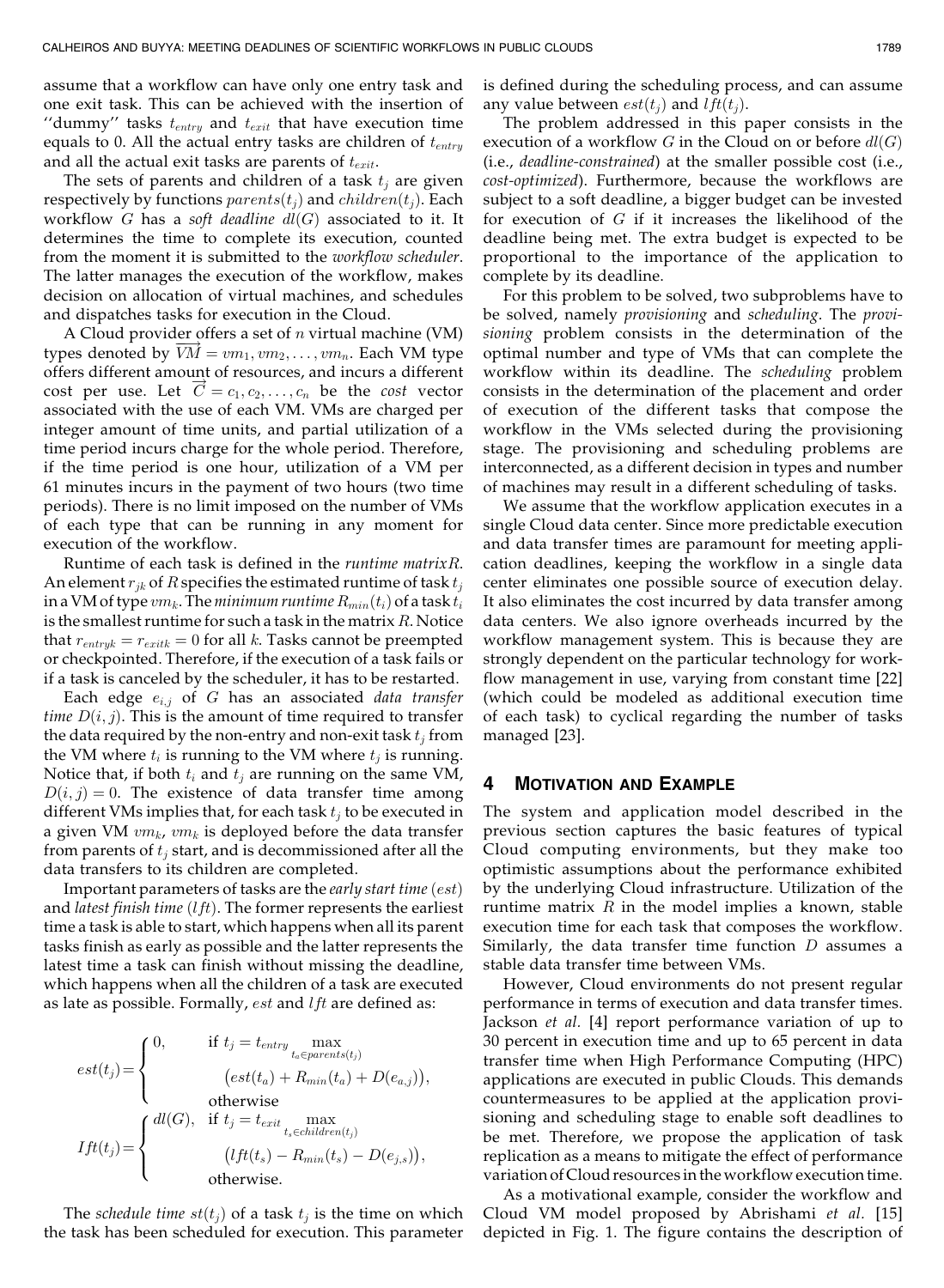

Fig. 1. Example of workflow and available VMs [15]. Numbers in arcs denote data transfer time, whereas the table presents execution times of tasks on three different VM types S1, S2, and S3, as well as the cost per time unit of each VM. Workflow's deadline is 30 time units and allocation slot is 10 time units.

tasks, data transfer time between tasks if running in different VMs (depicted in the arcs), and execution time of tasks in three different VM types (labeled S1, S2, and S3). The deadline for execution of such workflow is 30 time units and the allocation interval is 10 time units. On these settings, the IC-PCP algorithm, which is the state-of-the-art algorithm for provisioning and scheduling of workflows in Clouds, generates the schedule presented in Fig. 2a [15]. Hatched areas denote idle time slots of provisioned virtual machines, whereas the arrow in the figure denotes data dependency between VMs that requires both VMs to be simultaneously available to enable the data transfer.

The schedule represented in Fig. 2a assumes that Cloud resources are able to sustain their ideal performance for the duration of the workflow execution, and therefore the execution is able to complete by its deadline. Without extra cost, the schedule depicted in Fig. 2b is able to meet the application deadline even if either T4 or its replica T4' is delayed because of poor Cloud resource performance. Finally, Fig. 2c presents a schedule that tolerates delays of three tasks or two virtual machines at the cost of two extra VM time unit allocations. The extra time enables replication of one long duration task, what further increases likelihood of completion of the workflow before its deadline.

The EIPR algorithm also enables the provisioning of more VMs than the required for the execution of the workflow within the deadline to further increase the likelihood of deadline meeting. This is achieved with the enhancement of the model described in the previous section with the maximum number of replicas allowed for a single task and the replication budget  $rb(G)$ , which defines the amount, in relation to the estimated cost of executing the workflow determined during the original provisioning and scheduling, that can be used to provision extra VMs to enable further tasks replication. Notice that, if  $rb(G) = 0$ , only opportunistic replication caused by idle time slots is applied, and therefore the algorithm operates like existing cost minimization approaches [14] with the advantage of opportunistic tasks replication.

The EIPR algorithm addresses performance variation in public Clouds, not fault tolerance. This is because public Cloud resources offer high availability and reliability. In fact, most public Cloud providers offer guarantees only in terms of availability of resources, without any guarantees in terms of performance of such resources. Although task replication may also help in avoiding delays in execution

caused by resource failures, this topic is not investigated in this paper.

## 5 THE EIPR ALGORITHM

The goal of the proposed Enhanced IC-PCP with Replication (EIPR) algorithm is increasing the likelihood of completing the execution of a scientific workflow application within a user-defined deadline in a public Cloud environment, which typically offers high availability but significant performance variation, with the use of task replication. In a high level, the proposed algorithm performs three distinct steps:

- Step 1. Combined provisioned of Cloud resources and task scheduling (Section 5.1);
- Step 2. Data transfer-aware provisioning adjust (Section 5.2); and
- Step 3. Task replication (Section 5.3).

These steps are detailed on the next sections. The full listing of the EIPR algorithm can be found in Section 1 of



Fig. 2. Schedule of the workflow from Fig. 1 with different task replication strategies. (a) Original scheduling enabled by the IC-PCP algorithm [15]. (b) Utilization of an available idle slot for replication of T4 (no extra cost incurred). (c) Allocation of VMs for two extra time units for replication of T2 and T7.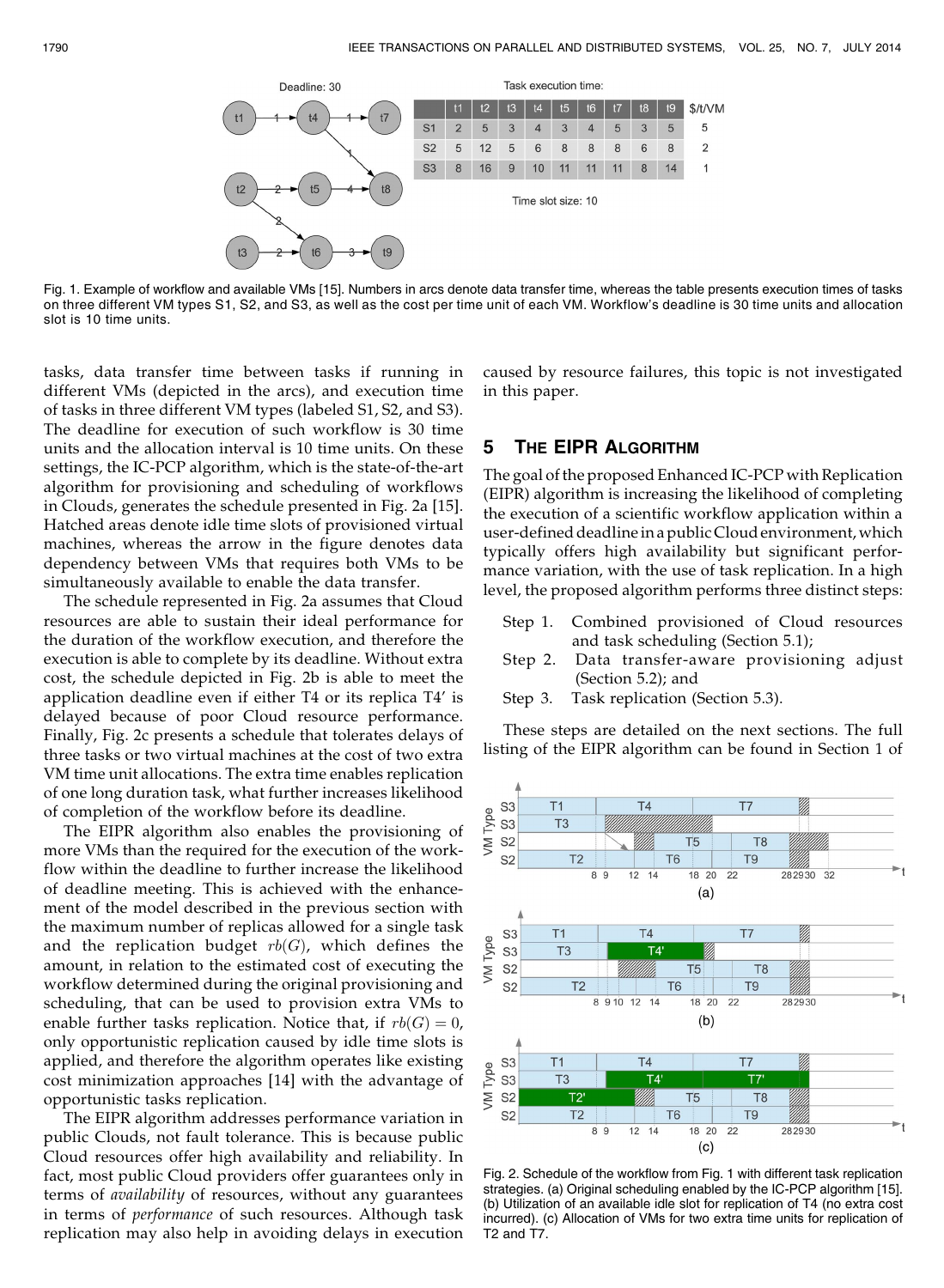the supplementary material of this paper which is available in the Computer Society Digital Library at http://doi. ieeecomputersociety.org/10.1109/TPDS.2013.238.

#### 5.1 Combined Provisioning and Scheduling

The first step of the EIPR algorithm consists in the determination of the number and type of VMs to be used for workflow execution as well as start and finish time of each VM (provisioning) and the determination of ordering and placement of tasks on such allocated resources (scheduling).

The provisioning and scheduling problems are closely related, because the availability of VMs affects the scheduling, and the scheduling affects finish time of virtual VMs. Therefore, a more efficient scheduling and provisioning can be achieved if both problems are solved as one rather than independently.

Among the existing approaches for combined provisioned and scheduling of workflow applications in public Cloud environments, the IC-PCP (IaaS Cloud Partial Critical Path) algorithm [15] works with the closest assumptions to the system and application models described in Section 3. It is a cost-minimizer with deadline constraint algorithm that operates via assignment of all the tasks of a partial critical path (PCP) of the workflow to the same virtual machine. The PCP is initially composed of one of the parents of  $t_{exit}$  or, if it was already scheduled, the task  $t_o$ with the latest  $lft$  that has not been assigned to a PCP. The next element to be part of the PCP is the parent  $t_p$  of such task with latest  $est(t_p) + R_{min}(t_p) + D(e_{p,0})$ , i.e., the parent with longer execution and data transfer time. The procedure for definition of a PCP is detailed in Algorithm 1. Algorithm 1 is initially executed to  $t_{exit}$  and then recursively for each task of the resulting PCP, starting from the first. The process is repeated for each parent of  $t_{exit}$ . The whole PCP is assigned to a machine, as detailed below, and est, lft, and st of all tasks affected by the scheduling of the PCP are updated.

|  |  |  | Algorithm 1 Assignment of the PCP of a task $t$ [15]. |  |  |  |  |  |  |  |
|--|--|--|-------------------------------------------------------|--|--|--|--|--|--|--|
|--|--|--|-------------------------------------------------------|--|--|--|--|--|--|--|

1: Data: U: Unscheduled tasks of G. 2:  $pcp \leftarrow \emptyset$ ; 3: while  $U \supseteq parents(t)$  do 4: for each  $t_p \in parents(t)$  do 5: if  $t_p \subset U$  then 6:  $readyTime \leftarrow -1;$ 7: if  $est(t_p) + R_{min}(t_p) + D(t_p, t) > readytime$  then 8:  $readyTime \leftarrow est(t_p) + R_{min}(t_p) + D(t_p, t);$ 9:  $parent \leftarrow t_p;$ 10: end if 11: end if 12: end for 13:  $pcp \rightarrow parent \cup pcp;$ 14: Remove *parent* from *U*; 15:  $t \leftarrow parent;$ 16: end while 17: return pcp;

For assigning partial critical paths to VMs, we adopt the method from the IC-PCP algorithm, which examines the available VMs starting from the cheapest (Algorithm 3, in the supplementary material available online, Lines 2-30) to the more expensive to find one able to execute each task of the path before its  $lft$ . The first VM able to meet such requirement is selected. If none of the existing machines can meet this requirement, a new VM is provisioned (Line 32). The type of this VM is the cheapest one that can execute each task of the critical path before the task's  $lft$ .

When evaluating the suitability of a VM for receiving a partial critical path, EIPR inserts the new path in the beginning of the scheduling, if it does not violate  $lft$  nor dependencies of previously assigned tasks (Lines 5-11). Otherwise, it schedules the path at the end of the schedule (Lines 13-19). When evaluating each case, the case is considered invalid if any of the following conditions occur: 1) at least one scheduled task has its  $lft$  violated if it is preempted; 2) at least one task of the path has its  $lft$ violated if the path is scheduled in the considered position; and 3) it will require the VM to be executed for an extra time slot.

The IC-PCP algorithm disregards deployment and boot time of virtual machines, by assuming that the earliest start time of the entry task is 0. However, virtual machines provisioned from public Cloud providers are not immediately available for task execution; VMs need to be properly initialized and this time is not negligible. To better model effects of such non-negligible deployment and boot times of virtual machines in the workflow scheduling process, the EIPR algorithm assigns the average boot time of virtual machines, rather than 0, to  $est(t_{entry})$ , and  $st(t_{entry})$  before calculating  $est$  and  $lft$  of each task.

#### 5.2 Data-Transfer Aware Provisioning Adjust

The combined provisioning and scheduling detailed in the previous section does not dictate the start and stop times of VMs. To determine both values, the algorithm has to consider not only start and end time of scheduled tasks, but also the data transfers to the first scheduled task and from the last scheduled task. If the first scheduled task in a VM is not an entry task, data from parent tasks have to be moved to the virtual machine before the task can run, and thus, the VM needs to be provisioned before the start time of its first task. This affects the start time of tasks and the total provisioning time of the VM, and may cause workflow execution delay and execution of VMs for an extra billing period.

In the second step of the EIPR algorithm, the provisioning decision performed in Step 1 is adjusted to account for the aforementioned factors. For each non-entry task scheduled as first task of a virtual machine, and for each non-exit task scheduled as the last task of a virtual machine, the algorithm meets the required communication time by setting the start time of the machine  $D(i, j)$  earlier than  $st$  of the first task, and/or setting the end time of the machine  $D(i, j)$  later than the finish time of the last task, depending on where the extra time is required. Finally, the beginning of the first allocation slot of each virtual machine is anticipated by the estimated deployment and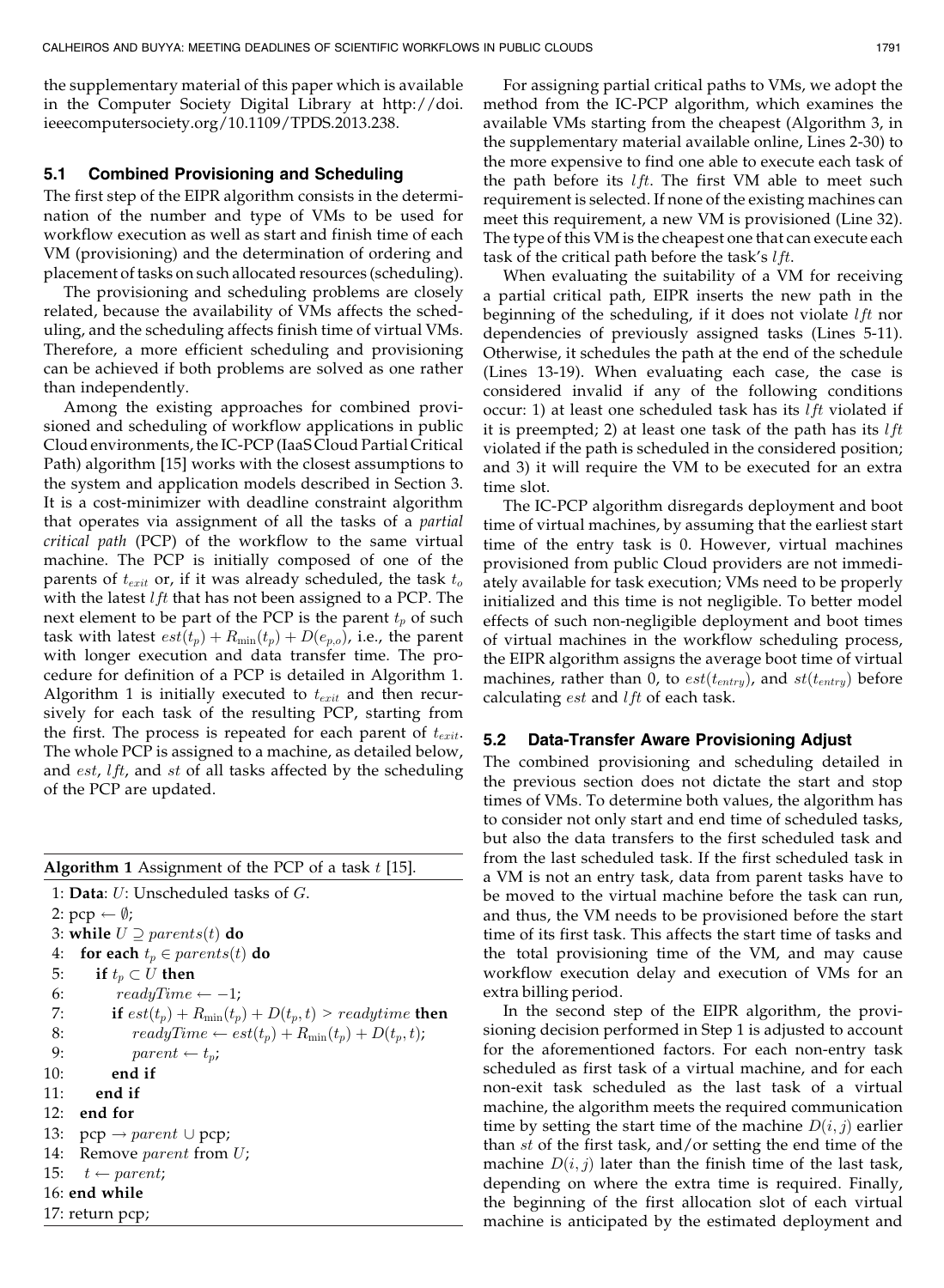

Fig. 3. Paid and unpaid idle time slots of provisioned VMs.

boot time for virtual machines, which was accounted for during the scheduling process as described in the previous section.

#### 5.3 Task Replication

The aforementioned corrections enable virtual machines to be ready to receive data and tasks in the moment that they are required to meet times estimated during the scheduling process. However, it does not account for delays in the tasks execution caused by poor performance of public Cloud resources. EIPR tries to mitigate such effects with the utilization of task replication in idle slots of provisioned VMs or on new VMs allocated for enabling extra replication (if the replication budget allows). Notice that, because the goal of this replication is increasing performance rather than fault tolerance, space replication is the target of EIPR. Therefore, tasks are only replicated on different VMs, oppositely to a time replication approach where the same task could be scheduled multiple times in a single VM to increase fault-tolerance. The process is listed in Algorithm 5 of the supplementary material available online.

Idle slots exist in the scheduling because of two reasons. The first is dependencies between tasks, which may lead to periods where the next task scheduled to a virtual machine has to wait for data being generated during execution of another task in another machine. The other cause of idleness is adjusts applied by the EIPR algorithm to the provisioning times of VMs. As the corrected times may cause the allocation time to exceed the billing period, in some situations some billing periods will be only partially used, and the excess can be used for task replication purposes.

The task replication process works as a semi-active replication technique for fault tolerance [24], with the difference that here tasks are replicated across performance-independent hosts rather than failure-independent locations. As in the case of replication for fault tolerance, in our approach replication is also managed by a single entity. The process operates as follows. Initially, the algorithm generates new VMs based on the available replication budget (Lines 8-18).

For selection of the type of VM to be used for the new VM, the list of already provisioned VMs is sorted in descending order of number of scheduled tasks (Line 7). Starting from the beginning of the sorted list, the first VM type whose cost is smaller than the available budget is chosen (Line 9). The chosen VM is replicated (Line 13), provisioning information is updated (Line 14), the VM is moved to the end of the list (Line 16), the available budget is updated (Line 17), and the search is restarted. The process is repeated while the budget admits new instantiations. The new provisioned VM and the correspondent time slot reproduce the same start and end times than the original VM.

Next, a list of all possible idle slots is created. This list includes both paid slots, which are slots were the VM is actually provisioned and no task is scheduled on it; and unpaid slots, which are the times between the start time and the deadline were the VM is not provisioned. Fig. 3 depicts the difference between these two types of slots. Once paid and unpaid slots are identified, the slots are sorted in increasing order of size (Line 19). The first unpaid slot on the list is inserted after the last paid slot (Line 20), so paid time slots have precedence over unpaid in the slots selection.

The next step consists in defining an order for tentative replication of tasks in the available time slots (Line 21). Tasks are sorted in their ''replication precedence order'', which is based on three criteria, as follows:

1. Ratio between execution time and lag time. Task  $t_i$ has precedence over task  $t_i$  if  $st(t_i) + r_{ii}/lt(t_i, v_i)$  $S \leq st(t_i) + r_{ii}/lt(t_i, v_i)$ . The lag time lt $(t, v)$  of a task t scheduled to a  $\overline{VM}$  v depends on the task's latest finish time, start time, and runtime:

$$
lt(t, v) = lft(t) - st(t) + r_{tv};
$$

- 2. Execution time. For tasks  $t_i$  and  $t_j$  respectively scheduled in VMs  $u$  and  $v$  and with the same ratio,  $t_i$ has precedence over  $t_i$  if  $r_{iu} > r_{iv};$
- 3. Number of children. For tasks  $t_i$  and  $t_j$  with the same ratio and execution times,  $t_i$  has precedence  $over_{i}$  if  $|children(t_{i})| > |children(t_{i})|$ , where  $|children(t)|$ represents the cardinality (number of elements) of the set of children of a task.

The EIPR algorithm prioritize tasks whose proportion between execution time and available time is bigger; then larger tasks (in terms of execution time), and finally tasks that have many children (and thus its delay will cause delays of a bigger number of other tasks).

Once the priority of time slots and priority of tasks is defined, the algorithm, for each time slot (Lines 22-39), iterates over the task lists (Lines 26-38), assigning the first task to fit in the slot (Lines 27-37). A task is considered to fit a slot if

- 1. it can complete its execution before the end of the time slot;
- 2. it can complete its execution before its latest finish time;
- 3. the maximum number of replicas allowed for a single task was not reached for this task;
- 4. a replica of the same task is not scheduled in this machine;
- 5. it does not violate tasks dependencies (i.e., in this slot, it does not run before an predecessor or after a successor).

If the task fits the slot, a replica is created (Line 28) and scheduled to start either at beginning of the slot or at its est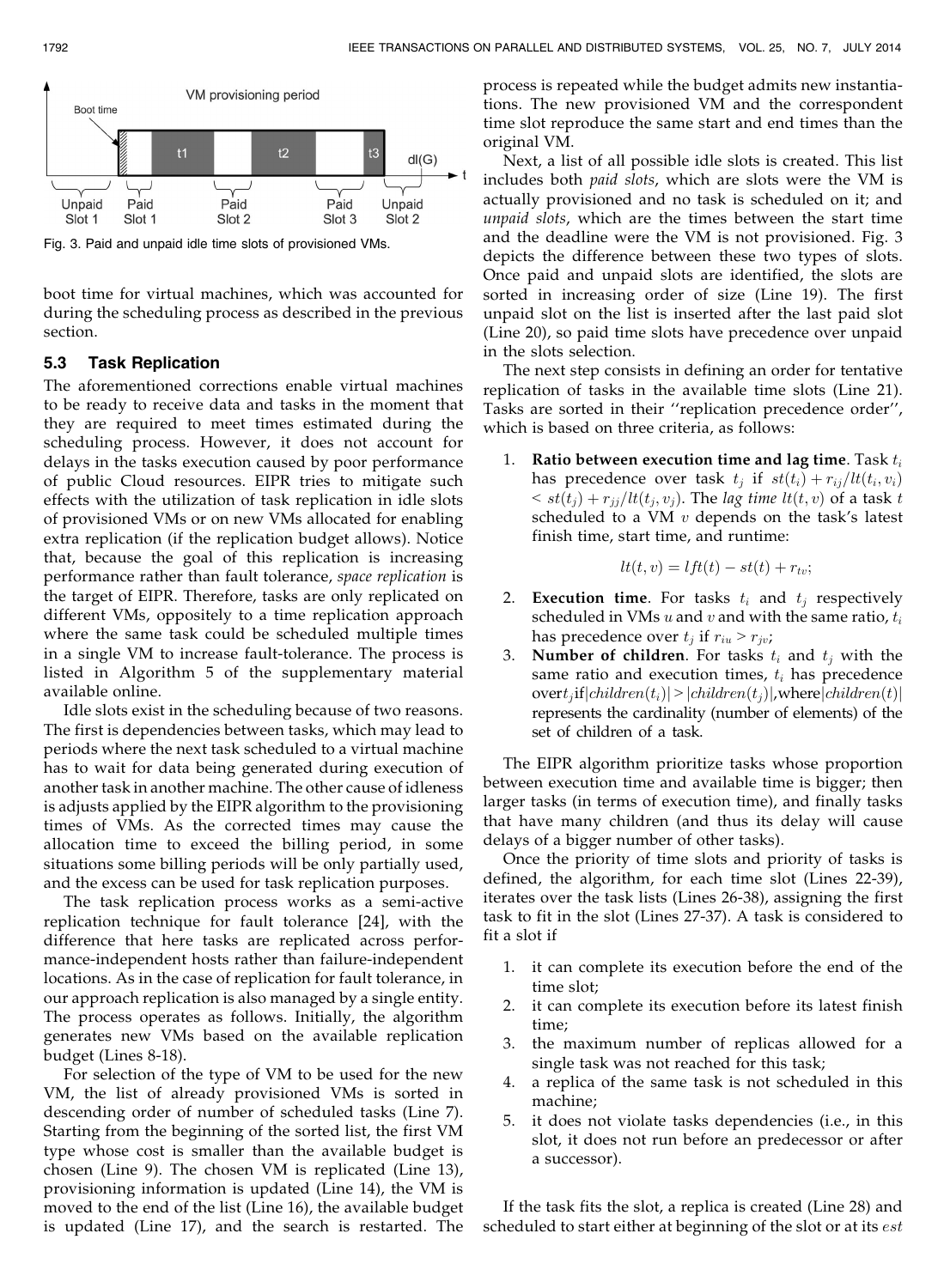(whatever occurs later), and information about available slots is updated (Line 30), as the schedule of the replica itself can create a new, smaller, time if the task execution time is smaller than the slot size. The task is also moved to the end of the task list (Line 31), to reflect a lower priority for further replication, and the current number of replicas of the task is updated.

The process for unpaid slots is similar, but before considering utilization of the slot, the algorithm checks the available budget (Line 23). If there is budget for allocation of new slot, it is allocated and deemed paid. Provisioning information of the virtual machine is then updated to reflect the choice for allocation of a new time slot. After that, its utilization follows the same method applied for other paid slots (Lines 34-35).

At the end of this process, it is possible that some VMs provisioned at this stage for enabling extra replication did not have any replica assigned to them. In this case, such unused machines are removed from the list of VMs to be provisioned (Line 40). The result of this step is a provisioning and scheduling plan containing type, start time, and end time of virtual machines and start times for tasks and their replicas. This plan respects the deadline constraint and replication budget set for execution of the workflow.

#### 6 PERFORMANCE EVALUATION

In this section, we describe the experiments we conducted to evaluate the EIPR algorithm. Experiments were conducted with the CloudSim toolkit [25]. The simulation testbed consists of a data center containing 500 hosts. Each host has 256 GB of RAM and 8 cores. The data center models Amazon AWS EC2 standard instance types, and the parameters relevant for the experiments are presented in Table 1. The billing period is 60 minutes.

Four workflow applications were used in these tests. They are Montage (generation of sky mosaics), CyberShake (earthquake risk characterization), LIGO (detection of gravitational waves), and SIPHT (bioinformatics). $<sup>2</sup>$  These</sup> applications were characterized by Juve et al. [1]. Readers are referred to Fig. 5 of the supplementary material available online for a visual representation of the applications and to Juve et al. [1] for their full characterization. The execution time defined in such files, with a positive or negative variation between 0 and 10 percent uniformly

TABLE 1 VM Types Used in the Experiments

| Type       | Memory<br>(GB) | Core speed<br>(ECU) | Cores | Cost<br>(\$) |
|------------|----------------|---------------------|-------|--------------|
| m1.small   | 1.7            |                     |       | 0.06         |
| m1.medium  | 3.75           | 2                   |       | 0.12         |
| m1.large   | 7.5            | 2                   | 2     | 0.24         |
| m1.xlarge  | 15             | 2                   |       | 0.48         |
| m3.xlarge  | 15             | 3.25                |       | 0.50         |
| m3.xxlarge | 30             | 3.25                | 8     | 1.00         |

2. The XML files describing the applications are available via the Pegasus project: https://confluence.pegasus.isi.edu/display/pegasus/ WorkflowGenerator

TABLE 2 Number of Tasks of Each Application for Each of the Three Configuration Sizes Evaluated

| Application  | Medium | Large | Very large |
|--------------|--------|-------|------------|
| Montage      | 50     | 100   | 1000       |
| CyberShake   | 50     | 100   | 1000       |
| LIGO         | 50     | 100   | 1000       |
| <b>SIPHT</b> | 60     | 100   | 1000       |

applied to each task, is assumed to be achieved by VMs of type m1.medium.

Because users of IaaS services do not have access to the underlying physical infrastructures to be able to infer or model precisely the performance degradation of the platform, we used a performance degradation model based on reported observations of the phenomena in public Clouds. Reduction of performance was modeled after the analysis presented by Jackson et al. [4] regarding performance of HPC applications in public Clouds. Loss in performance observed in a VM for a specific scheduling period is sampled from a Normal distribution with average of 15 percent loss and standard deviation of 10 percent loss. Similarly, loss in each data transfer performance is modeled



Fig. 4. Normalized average execution time of applications for different application sizes. NO REP stands for utilization of the EIPR policy without the replication stage. The budget represents the extra budget available for replication on the EIPR algorithm in relation to the amount spent before the replication. (a) Medium application size (as defined in Table 2). (b) Large application size. (c) Extra large application size.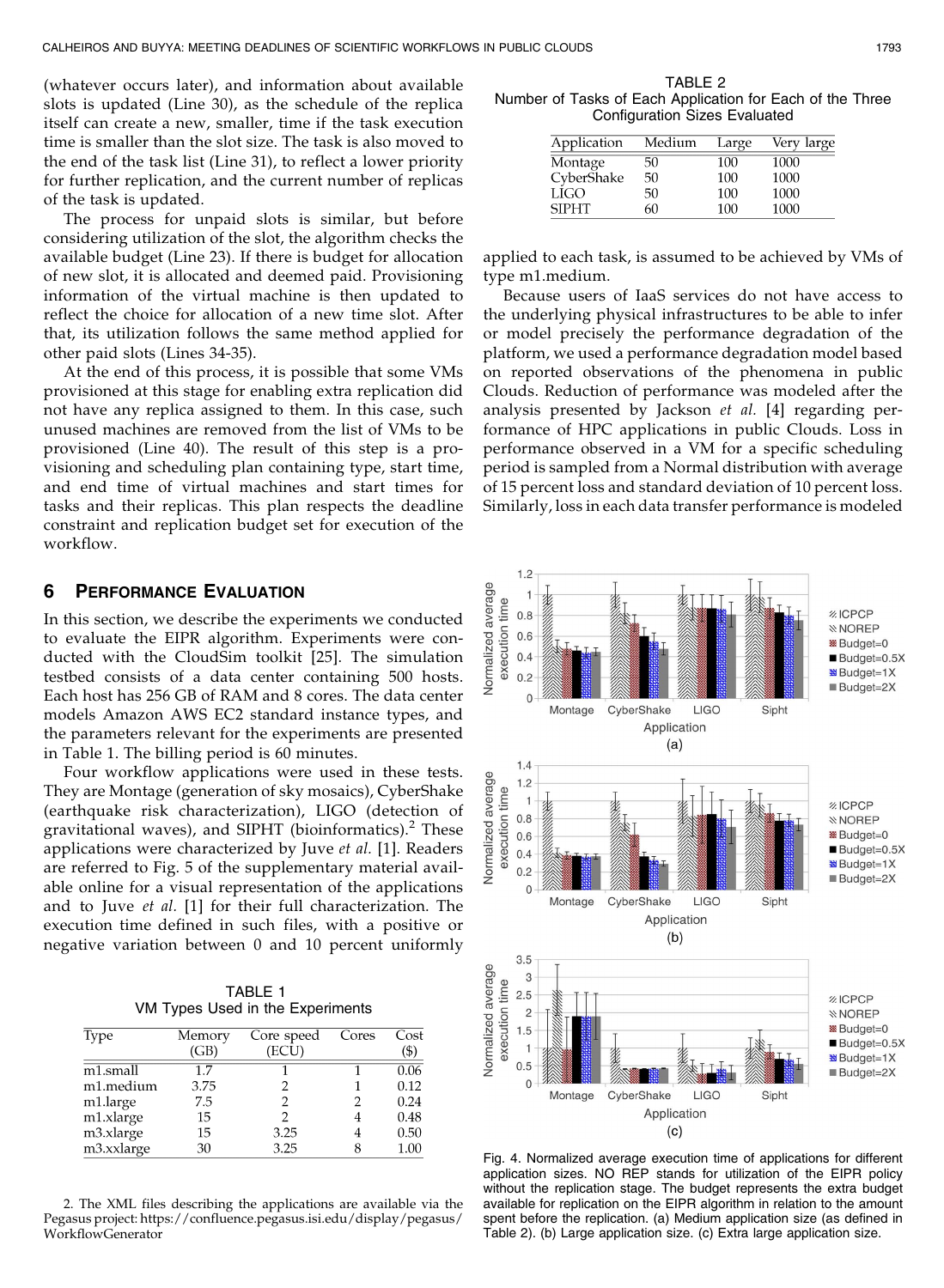|                                                                                                                            | Average Cost (U\$) of Workflows Execution. Standard Deviation for Each Case Is Presented in Parenthesis. NO REP Stands for |              |        |                |                         |             |             |  |  |  |
|----------------------------------------------------------------------------------------------------------------------------|----------------------------------------------------------------------------------------------------------------------------|--------------|--------|----------------|-------------------------|-------------|-------------|--|--|--|
| Utilization of the EIPR Policy without the Replication Stage. The Budget on EIPR Represents the Extra Budget Available for |                                                                                                                            |              |        |                |                         |             |             |  |  |  |
| Replication, in Relation to the Amount Spent before the Replication                                                        |                                                                                                                            |              |        |                |                         |             |             |  |  |  |
|                                                                                                                            |                                                                                                                            |              |        |                |                         |             |             |  |  |  |
|                                                                                                                            | Workflow                                                                                                                   | <b>ICPCP</b> | NO REP |                |                         | <b>EIPR</b> |             |  |  |  |
|                                                                                                                            |                                                                                                                            |              |        | $b$ udget= $0$ | $budget=0.5X$ budget=1X |             | $budget=2X$ |  |  |  |

TABLE 3

| Workflow     |            | ICFCF         | NU KEP       | EIFK          |               |               |                |  |
|--------------|------------|---------------|--------------|---------------|---------------|---------------|----------------|--|
|              |            |               |              | $budget=0$    | $budget=0.5X$ | $budget=1X$   | $budget=2X$    |  |
|              | Medium     | 0.06(0)       | 1.44(0.19)   | 1.44(0.19)    | 2.14(0.29)    | 2.88(0.39)    | 4.33(0.59)     |  |
| Montage      | Large      | 0.06(0)       | 3.25(0.34)   | 3.25(0.34)    | 4.87(0.52)    | 6.51(0.69)    | 9.77(1.04)     |  |
|              | Very large | 20.09 (18.81) | 46.61 (9.2)  | 22.53 (19.92) | 61.54 (11.3)  | 83.29 (17.59) | 119.46 (15.73) |  |
|              | Medium     | 0.47(0.46)    | 0.38(0.06)   | 0.38(0.06)    | 0.56(0.08)    | 0.76(0.12)    | 1.15(0.18)     |  |
| CyberShake   | Large      | 1.13(0.14)    | 0.93(0.1)    | 0.92(0.16)    | 1.38(0.15)    | 1.87(0.21)    | 2.81(0.32)     |  |
|              | Very large | 46.22 (7.2)   | 58.86 (4.16) | 58.86 (4.16)  | 88.26 (6.24)  | 117.72 (8.33) | 176.59 (12.49) |  |
|              | Medium     | 0.83(0.13)    | 1.21(0.61)   | 1.31(0.75)    | 1.88(1.09)    | 2.42(1.31)    | 3.18(1.71)     |  |
| <b>LIGO</b>  | Large      | 2.1(0.24)     | 2.47(0.45)   | 2.86(0.88)    | 4.23(0.81)    | 5.24(0.98)    | 6.72(1.24)     |  |
|              | Very large | 41.26 (17.69) | 29.09 (5.96) | 23.05 (20.79) | 39.54 (26.19) | 63.63 (23.02) | 67.48 (30.87)  |  |
|              | Medium     | 0.76(0.06)    | 0.92(0.05)   | 1.09(0.12)    | 1.44(0.14)    | 1.98(0.17)    | 2.77(0.22)     |  |
| <b>SIPHT</b> | Large      | 1.22(0.09)    | 1.38(0.07)   | 1.55(0.19)    | 2.14(0.22)    | 2.85(0.29)    | 3.99(0.33)     |  |
|              | Very large | 14.51 (0.96)  | 14.48 (0.76) | 16.32 (1.56)  | 21.75 (1.85)  | 28.32 (2.27)  | 39.8(3.3)      |  |

with a uniform distribution with average 30 percent and standard deviation 15 percent.

Each workload was evaluated with three different number of tasks (referred as application size). Table 2 details the number of tasks composing each application in each of the sizes: medium, large, and very large.

For each application and each size, a soft deadline was generated. The deadline was defined as follows (adapted from Abrishami et al. [15]). The ''base'' runtime is defined as the execution time obtained with a provisioning and scheduling policy that assigns each workflow task to a instance of the most powerful virtual machine (m3.xxlarge). Even though the execution time obtained with such a policy is not optimal, because data transfer times could be reduced by mapping tasks that require large data transfer time to the same VM, the schedule obtained with such a policy is still very efficient, as only data transfers limit the performance of the schedule. The base value obtained with such a policy is then multiplied by the number of tasks of the workflow, so we can scale the time proportionally to the number of tasks of the workflow. The deadline is then defined as 12.5 percent of the proportional base value for task runtime.

Each application with each size was subject to provisioning and scheduling via the IC-PCP algorithm (as a baseline for the experiment) and the EIPR algorithm, with the VM type offers defined in Table 1. The EIPR algorithm was evaluated with four different replication budget values: 0 (when only gaps between tasks can be utilized for replication purposes), 0.5, 1, and 2 times the base budget. We also executed the EIPR algorithm without performing the replication step (labeled NO REP in the result figures and tables) to evaluate in isolation the benefits of the task replication and the benefits for accounting for VM deployment and boot time and data transfer times for the output metrics.

The simulator used the provisioning and scheduling information to instantiate resources for the application and to execute it. The whole experiment was repeated 50 times and the averages of output metrics are reported in this section. For each of the 50 repetitions, the same random number generation seeds were used for each policy, what guarantees that the conditions (including performance losses) faced by each algorithm are exactly the same regarding the infrastructure behavior. The observed output metrics are execution time normalized with the correspondent value obtained with the IC-PCP algorithm and the average cost. The total number of violations, i.e., executions were the deadline was not meet, is also reported for each metric.

#### 6.1 Results and Analysis

Fig. 4 presents the normalized execution time and Table 3 presents the costs incurred for each workflow application and for each application size. The average values observed for 50 executions are presented along with the standard deviation (in parenthesis). In most scenarios, EIPR drastically reduces the execution time of applications compared to IC-PCP. Results show reduction in up to 59 percent of execution time when compared to the execution time with the IC-PCP algorithm.

The case where EIPR underperformed is the Montage very large. However, even in this case EIPR met all the application deadlines. The reason for the underperformance on this application is the conservative scheduling policy of EIPR, which caused more VMs to be allocated. This in turn increased the need of data transfers, increasing the application execution time while still meeting the application deadline. As IC-PCP applies more aggressive co-scheduling (by potentially inserting a new PCP in between an already scheduled PCP), it was able to reuse more VMs and reduce the execution time. The more aggressive reuse of VMs resulted in smaller amount of data transfer, what it turn resulted in significantly smaller cost for execution of the workflow by IC-PCP compared to EIPR.

Fig. 4 also shows the effect that increased replication budget has on the applications execution time. Utilization of opportunistic replication (i.e, utilization of the available gapsintheallocatedVMs,withoutdeploymentofextraVMs) introduces, in most cases, performance improvements in the application execution times. As expected, increased replication budget tends to further reduce execution time, although the amount of performance improvement is application-dependent. For example, the CyberShake large workflow experienced significant performance gains with budget increases.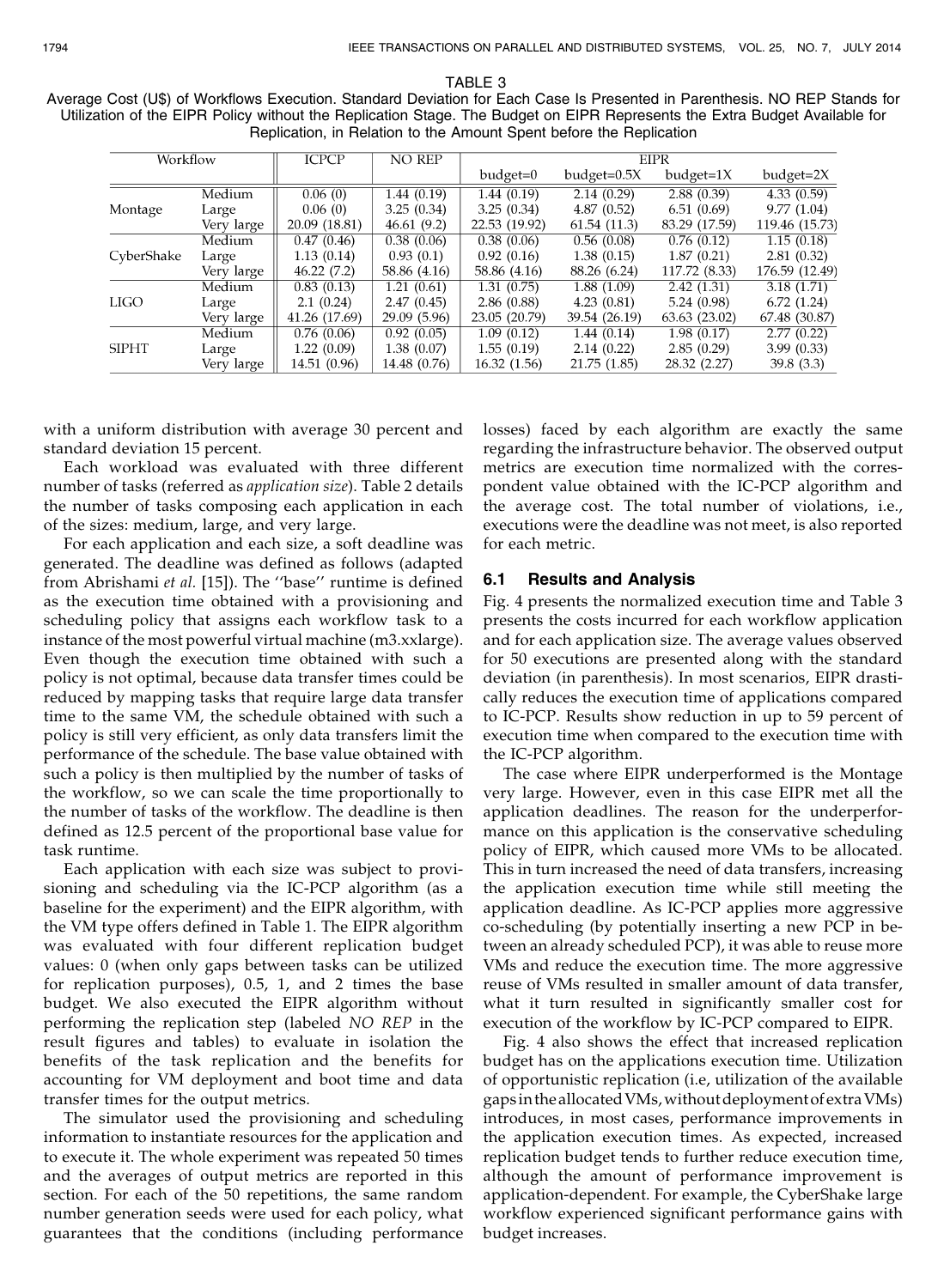TABLE 4 Total Number of Violations in the Application Deadlines after Execution of 50 Instances of Each Application. NO REP Stands for Utilization of the EIPR Policy without the Replication Stage. The Budget on EIPR Represents the Extra Budget Available for Replication, in Relation to the Amount Spent before the Replication

| Workflow     |            | ICPCP | NO REP   | <b>EIPR</b> |           |           |    |  |  |
|--------------|------------|-------|----------|-------------|-----------|-----------|----|--|--|
|              | $budget=0$ |       |          | budget=0.5X | budget=1X | budget=2X |    |  |  |
|              | Medium     | 22    | $\Omega$ |             |           |           |    |  |  |
| Montage      | Large      | 20    |          |             |           |           |    |  |  |
|              | Very large |       |          |             |           |           |    |  |  |
|              | Medium     | 26    | h        |             |           |           |    |  |  |
| CyberShake   | Large      |       |          |             |           |           |    |  |  |
|              | Very large |       |          |             |           |           |    |  |  |
|              | Medium     | 50    | 31       | 31          | 30        | 28        | 21 |  |  |
| <b>LIGO</b>  | Large      |       |          |             |           |           |    |  |  |
|              | Very large |       |          |             |           |           |    |  |  |
|              | Medium     |       |          |             |           |           |    |  |  |
| <b>SIPHT</b> | Large      |       |          |             |           |           |    |  |  |
|              | Very large |       |          |             |           |           |    |  |  |

Regarding cost-benefit of replication, all the applications experience a ''saturation point'' where extra replication budgetdoesnotintroducesignificantperformanceimprovement. The budget point where it occurs varies depending on the application and on the size of the workflow. We can also notice that the estimated extra budget for replication may be different from the actual budget spent in the workflow execution. This happens because the estimated budget assumes a ''perfect scheduling'' where there will be no delays in the application execution. Because data transfer times and performance of Cloud resources vary, it is impossible to determine beforehand the exact execution time of the application (and consequently the total cost of workflow execution). Nevertheless, the estimated extra budget approximates the observed expenditure in most cases.

Table 4 presents the total number of violations in the deadline observed for 50 executions of each workflow. The table shows that EIPR either completely eliminates violations or significantly reduces them compared to IC-PCP. Although in some cases just the improved provisioning and scheduling already sufficed for meeting deadlines, other cases required some level of replication. The required level of replication required varied from opportunistic replication, as in the cases of CyberShake and SIPHT medium-where opportunistic replication eliminated completely deadline violations—to the case of LIGO, where 1X budget was required for the large workflow and 2X budget was required to enable the number of violations to be reduced to 21, whereas in the same case IC-PCP could not meet any of the deadlines.

From the above discussion, the following conclusions can be drawn from the experiments:

- . Although rarely, replication can increase the execution time of applications (without compromising deadlines) when the structure of the workflow causes low utilization of provisioned VMs. In this case, replication can delay the tasks originally scheduled to the machine. If the delayed task is a data distribution task, its successors may be delayed;
- . The structure of the workflow is more important than its class (i.e., CPU, memory, or I/O-intensive) for the effectiveness of EIPR. This is because memory and CPU requirements can be adjusted

with the provisioning of more powerful machines. However, amount of data transfer and utilization of gaps in the scheduling, which were found to affect the performance of EIPR, are dependent on the particular organization of the workflow;

. Replication has also the additional benefit of reducing the variance of execution time caused by performance fluctuations. Even in cases where none of the policies cause violations, increase in replication budget increases the stability of the solution. Therefore, our solution is beneficial not only when applications need to complete before a deadline, but also in situations when more certainty about the execution time is required, such as when the provisioning process is assisted by predictive algorithms.

## 7 CONCLUSION AND FUTURE WORK

Scientific workflows present a set of characteristics that make them suitable for execution in Cloud infrastructures, which offer on-demand scalability that allows resources to be increased and decreased to adapt to the demand of applications. However, public Clouds experience variance in actual performance delivered by resources. Thus, two resources with the same characteristics may have different performance in a given time, what results in variation in the execution time of tasks that may lead to delays in the workflow execution.

To reduce the impact of performance variation of public Cloud resources in the deadlines of workflows, we proposed a new algorithm, called EIPR, which takes into consideration the behavior of Cloud resources during the scheduling process and also applies replication of tasks to increase the chance of meeting application deadlines. Experiments using four well-known scientific workflow applications showed that the EIPR algorithm increases the chance of deadlines being met and reduces the total execution time of workflows as the budget available for replication increases.

As future work, we will increase the capabilities of the EIPR algorithm by enabling replication of tasks across multiple Clouds. Another point that can be further explored is new criteria for ranking candidate tasks for replication and also workflow structure-aware scheduling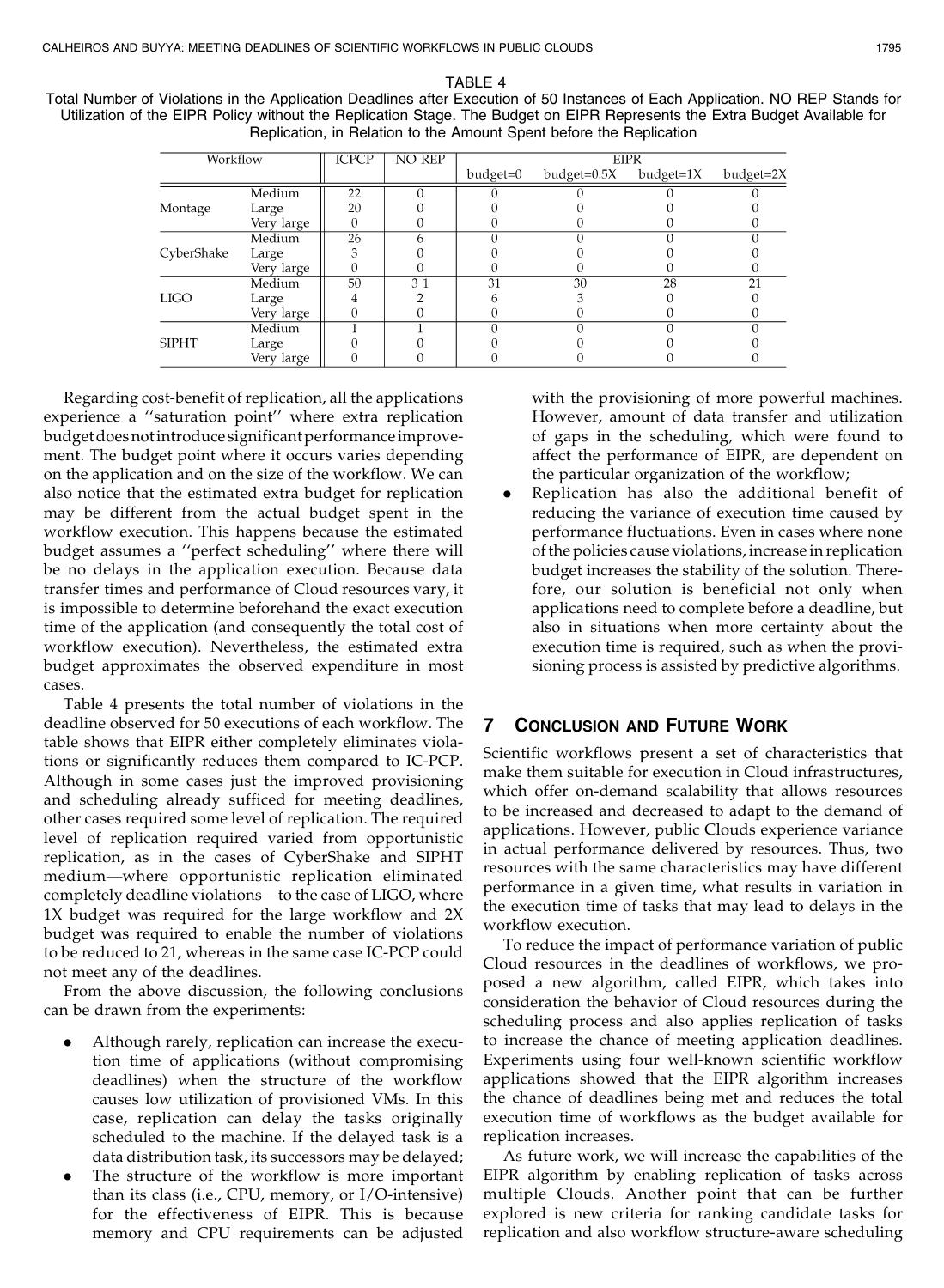## **ACKNOWLEDGMENT**

The authors thank A.V. Dastjerdi and the anonymous reviewers for their insights and comments for improvements of this paper. This work is supported by research grants from the Australian Research Council and the University of Melbourne.

### **REFERENCES**

- [1] G. Juve, A. Chervenak, E. Deelman, S. Bharathi, G. Mehta, and K. Vahi, ''Characterizing and Profiling Scientific Workflows,'' Future Gener. Comput. Syst., vol. 29, no. 3, pp. 682-692, Mar. 2013.
- [2] R. Buyya, C.S. Yeo, S. Venugopal, J. Broberg, and I. Brandic, ''Cloud Computing and Emerging IT Platforms: Vision, Hype, and Reality for Delivering Computing as the 5th Utility,'' Future Gener. Comput. Syst., vol. 25, no. 6, pp. 599-616, June 2009.
- [3] R. Abbott and H. Garcia-Molina, ''Scheduling Real-Time Transactions,'' ACM SIGMOD Rec., vol. 17, no. 1, pp. 71-81, Mar. 1988.
- [4] K.R. Jackson, L. Ramakrishnan, K. Muriki, S. Canon, S. Cholia, J. Shalf, H.J. Wasserman, and N.J. Wright, ''Performance Analysis of High Performance Computing Applications on the Amazon Web Services Cloud," in Proc. 2nd Int'l Conf. CloudCom, 2010, pp. 159-168.
- [5] Y.-K. Kwok and I. Ahmad, ''Static Scheduling Algorithms for Allocating Directed Task Graphs to Multiprocessors,'' ACM Comput. Surveys, vol. 31, no. 4, pp. 406-471, Dec. 1999.
- [6] Z. Shi and J.J. Dongarra, ''Scheduling Workflow Applications on Processors with Different Capabilities,'' Future Gener. Comput. Syst., vol. 22, no. 6, pp. 665-675, May 2006.
- [7] J. Yu, R. Buyya, and K. Ramamohanarao, ''Workflow Scheduling Algorithms for Grid Computing,'' in Metaheuristics for Scheduling in Distributed Computing Environments, F. Xhafa and A. Abraham, Eds. New York, NY, USA: Springer-Verlag, 2008.
- [8] A. Hirales-Carbajal, A. Tchernykh, R. Yahyapour, J.L. González-García, T. Röblitz, and J.M. Ramírez-Alcaraz, "Multiple Workflow Scheduling Strategies with User Run Time Estimates on a Grid,'' J. Grid Comput., vol. 10, no. 2, pp. 325-346, June 2012.
- [9] C. Lin and S. Lu, ''SCPOR: An Elastic Workflow Scheduling Algorithm for Services Computing," in Proc. Int'l Conf. SOCA, 2011, pp. 1-8.
- [10] C.J. Reynolds, S. Winter, G.Z. Terstyanszky, T. Kiss, P. Greenwell, S. Acs, and P. Kacsuk, ''Scientific Workflow Makespan Reduction through Cloud Augmented Desktop Grids,'' in Proc. 3rd Int'l Conf. CloudCom, 2011, pp. 18-23.
- [11] M. Xu, L. Cui, H. Wang, and Y. Bi, ''A Multiple QoS Constrained Scheduling Strategy of Multiple Workflows for Cloud Computing,'' in Proc. Int'l Symp. ISPA, 2009, pp. 629-634.
- [12] M. Mao and M. Humphrey, ''Auto-Scaling to Minimize Cost and Meet Application Deadlines in Cloud Workflows,'' in Proc. Int'l Conf. High Perform. Comput., Netw., Storage Anal. (SC), 2011, p. 49.
- [13] M. Rahman, X. Li, and H. Palit, ''Hybrid Heuristic for Scheduling Data Analytics Workflow Applications in Hybrid Cloud Environment,'' in Proc. IPDPSW, 2011, pp. 966-974.
- [14] E.-K. Byun, Y.-S. Kee, J.-S. Kim, and S. Maeng, ''Cost Optimized Provisioning of Elastic Resources for Application Workflows,'' Future Gener. Comput. Syst., vol. 27, no. 8, pp. 1011-1026, Oct. 2011.
- [15] S. Abrishami, M. Naghibzadeh, and D. Epema, ''Deadline-Constrained Workflow Scheduling Algorithms for IaaS Clouds,'' Future Gener. Comput. Syst., vol. 29, no. 1, pp. 158-169, Jan. 2013.
- [16] W. Cirne, F. Brasileiro, D. Paranhos, L.F.W. Góes, and W. Voorsluys, ''On the Efficacy, Efficiency and Emergent Behavior of Task Replication in Large Distributed Systems,'' Parallel Comput., vol. 33, no. 3, pp. 213-234, Apr. 2007.
- [17] G. Kandaswamy, A. Mandal, and D.A. Reed, "Fault Tolerance and Recovery of Scientific Workflows on Computational Grids,'' in Proc. 8th Int'l Symp. CCGrid, 2008, pp. 777-782.
- [18] R. Sirvent, R.M. Badia, and J. Labarta, ''Graph-Based Task Replication for Workflow Applications,'' in Proc. 11th Int'l Conf. HPCC, 2009, pp. 20-28.
- [19] M. Dobber, R. van der Mei, and G. Koole, ''Dynamic Load Balancing and Job Replication in a Global-Scale Grid Environment: A Comparison,'' IEEE Trans. Parallel Distrib. Syst., vol. 20, no. 2, pp. 207-218, Feb. 2009.
- [20] X. Tang, K. Li, G. Liao, and R. Li, "List Scheduling with Duplication for Heterogeneous Computing Systems,'' J. Parallel Distrib. Comput., vol. 70, no. 4, pp. 323-329, Apr. 2010.
- [21] K. Plankensteiner and R. Prodan, "Meeting Soft Deadlines in Scientific Workflows Using Resubmission Impact,'' IEEE Trans. Parallel Distrib. Syst., vol. 23, no. 5, pp. 890-901, May 2012.
- [22] R. Prodan and T. Fahringer, ''Overhead Analysis of Scientific Workflows in Grid Environments,'' IEEE Trans. Parallel Distrib. Syst., vol. 19, no. 3, pp. 378-393, Mar. 2008.
- [23] W. Chen and E. Deelman, ''WorkflowSim: A Toolkit for Simulating Scientific Workflows in Distributed Environments,'' in Proc. 8th Int'l Conf. E-Science, 2012, pp. 1-8.
- [24] P. Chevochot and I. Puaut, ''Scheduling Fault-Tolerant Distributed Hard Real-Time Tasks Independently of the Replication Strategies,'' in Proc. 6th Int'l Conf. RTCSA, 1999, p. 356.
- [25] R.N. Calheiros, R. Ranjan, A. Beloglazov, C.A.F.D. Rose, and R. Buyya, ''CloudSim: A Toolkit for Modeling and Simulation of Cloud Computing Environments and Evaluation of Resource Provisioning Algorithms,'' Softw., Pract. Exper., vol. 41, no. 1, pp. 23-50, Jan. 2011.



Rodrigo N. Calheiros is a Post-Doctoral Research Fellow in the Cloud Computing and Distributed Systems Laboratory (CLOUDS Lab) in the Department of Computing Information Systems, University of Melbourne, Australia. His research interests include Cloud and Grid computing and simulation and emulation of distributed systems. He is a member of the IEEE.



Rajkumar Buyya is Professor of Computer Science and Software Engineering and Director of the Cloud Computing and Distributed Systems (CLOUDS) Laboratory at the University of Melbourne, Australia. He is also the founding CEO of Manjrasoft, a spin-off company of the University, commercializing its innovations in Cloud Computing. He has authored 400 publications and four text books. He is one of the highly cited authors in computer science and software engineering worldwide. He is a Senior

Member of the IEEE.

 $\triangleright$  For more information on this or any other computing topic, please visit our Digital Library at www.computer.org/publications/dlib.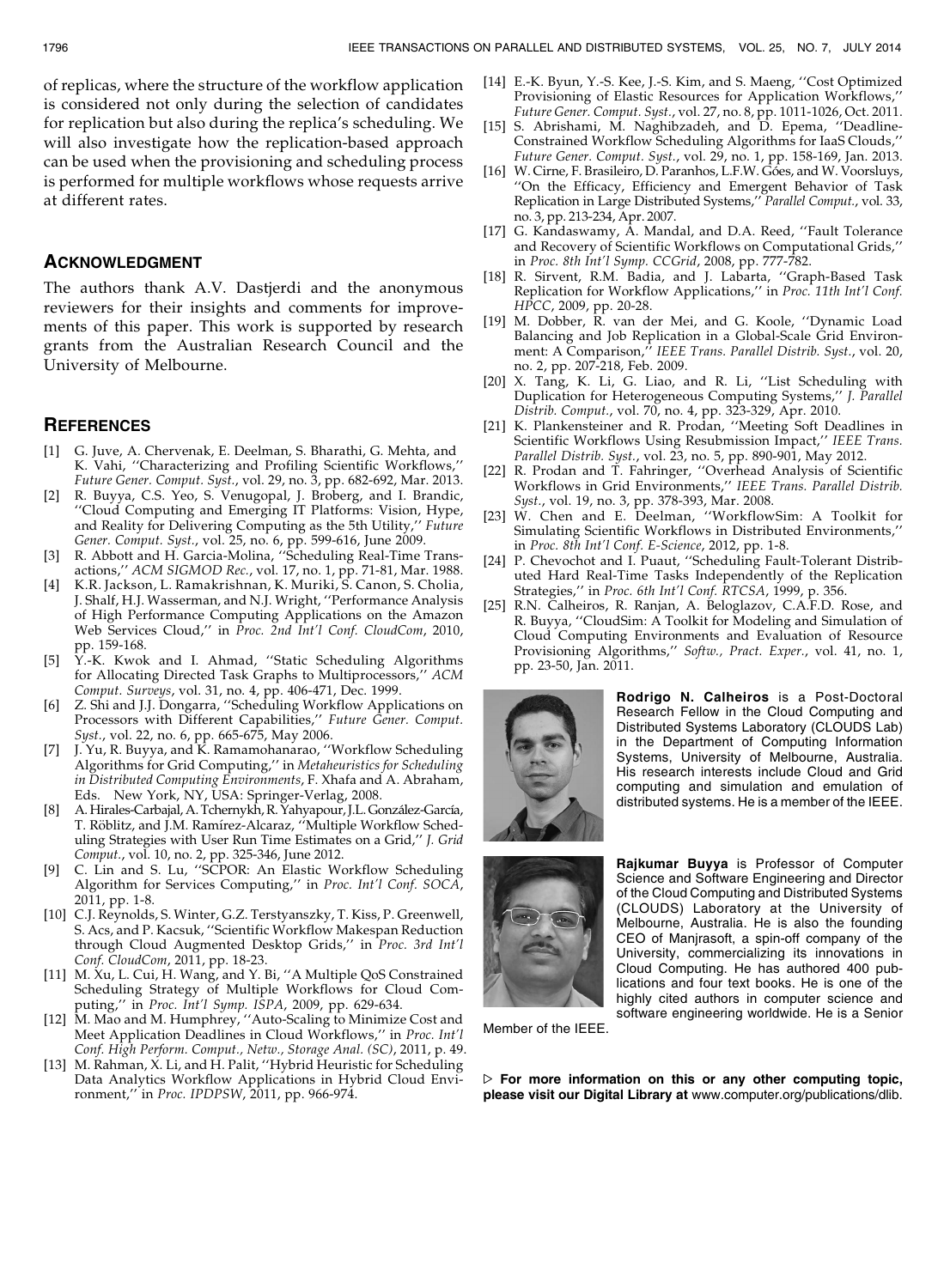# Supplementary Material for "Meeting Deadlines of Scientific Workflows in Public Clouds with Tasks Replication"

Rodrigo N. Calheiros, *Member, IEEE* and Rajkumar Buyya, *Senior Member, IEEE*

✦

## **1 THE EIPR ALGORITHM**

This section contains the full listing of the EIPR algorithm. Algorithm 2 contains the high-level logic of the algorithm, whereas Algorithms 3 to 5 contain the description of each stage of the algorithm.

**Algorithm 2** High-level operation of the EIPR algorithm.

- 1: **Data:** *G*: DAG representing the application.
- 2: **Data:**  $deadline(G)$  and  $rb(G)$ : Deadline and budgets for DAG execution.
- 3: **Data:**  $\overrightarrow{VM}, \overrightarrow{C}$ : List of VM types and their costs.
- 4: **Data:** *R*: Matrix containing execution times of tasks on different VM types.
- 5: Add *t*entry and *t*exit to G;
- 6:  $est(t_{entry}) \leftarrow \text{VM boot time};$
- 7:  $st(t_{entry}) \leftarrow$  VM boot time;
- 8:  $lft(t_{exit}) \leftarrow deadline(G);$
- 9: Calculate  $est(t_i)$ ,  $lft(t_i)$  of each task  $t_i \in G$ ;
- 10: **D** Step 1: Combined provisioned of Cloud resources and task scheduling
- 11:  $pcp \leftarrow$  result of Algorithm 3 on  $t_{exit}$ ;
- 12: Apply the combined provisioning and scheduling (Algorithm 3) on *pcp*;
- 13: *-* Step 2: Provisioning adjust (based on  $[1]$
- 14: Apply the data transfer-aware provisioning adjust Algortihm 4);
- 15:  $\triangleright$  Step 3: Task replication
- 16: Apply the task replication strategy (Algorithm 5);
- **Algorithm 3** Combined provisioning and scheduling in the EIPR algorithm.
- 1: **Data**: *pcp*: A PCP, as returned by Algorithm 1.
- 2: **for each** provisioned VM sorted by ascending order of cost **do**
- 3: valid  $\leftarrow$  true;
- 4: *-* Try to put *pcp* at the beginning of the schedule
- 5: **if** Scheduling *pcp* before previously assigned PCPs violates any *lft*(*t*) **then**
- 6: valid  $\leftarrow$  false;<br>7: **end if**
- 7: **end if**
- 8: **if** Scheduling *pcp* before previously assigned PCPs violates execution order **then**
- 9: valid ← false;<br>10: **end if**
- end if
- 11: **if** valid=false **then**
- 12:  $\triangleright$  Try to put *pcp* at the end of the schedule
- 13: **if** Scheduling *pcp* after previously assigned PCPs violates any *lft*(*t*) **then**
- 14: valid  $\leftarrow$  false;<br>15: **end if**
- end if
- 16: **if** Scheduling *pcp* after previously assigned PCPs violates execution order **then**
- 17: valid  $\leftarrow$  false;<br>18: **end if**
- end if
- 19: **end if**
- 20: **if** valid=true **then**
- 21: *-*A potential schedule was found
- 22: **if** Scheduling of PCP requires allocation of extra time slots of the VM **then**
- 23: valid  $\leftarrow$  false;<br>24: **end if**
- end if
- 25: **end if**
- 26: **if** valid=true **then**
- 27: Assign the PCP in the chosen position in the VM;
- 28: Break;
- 29: **end if**
- 30: **end for**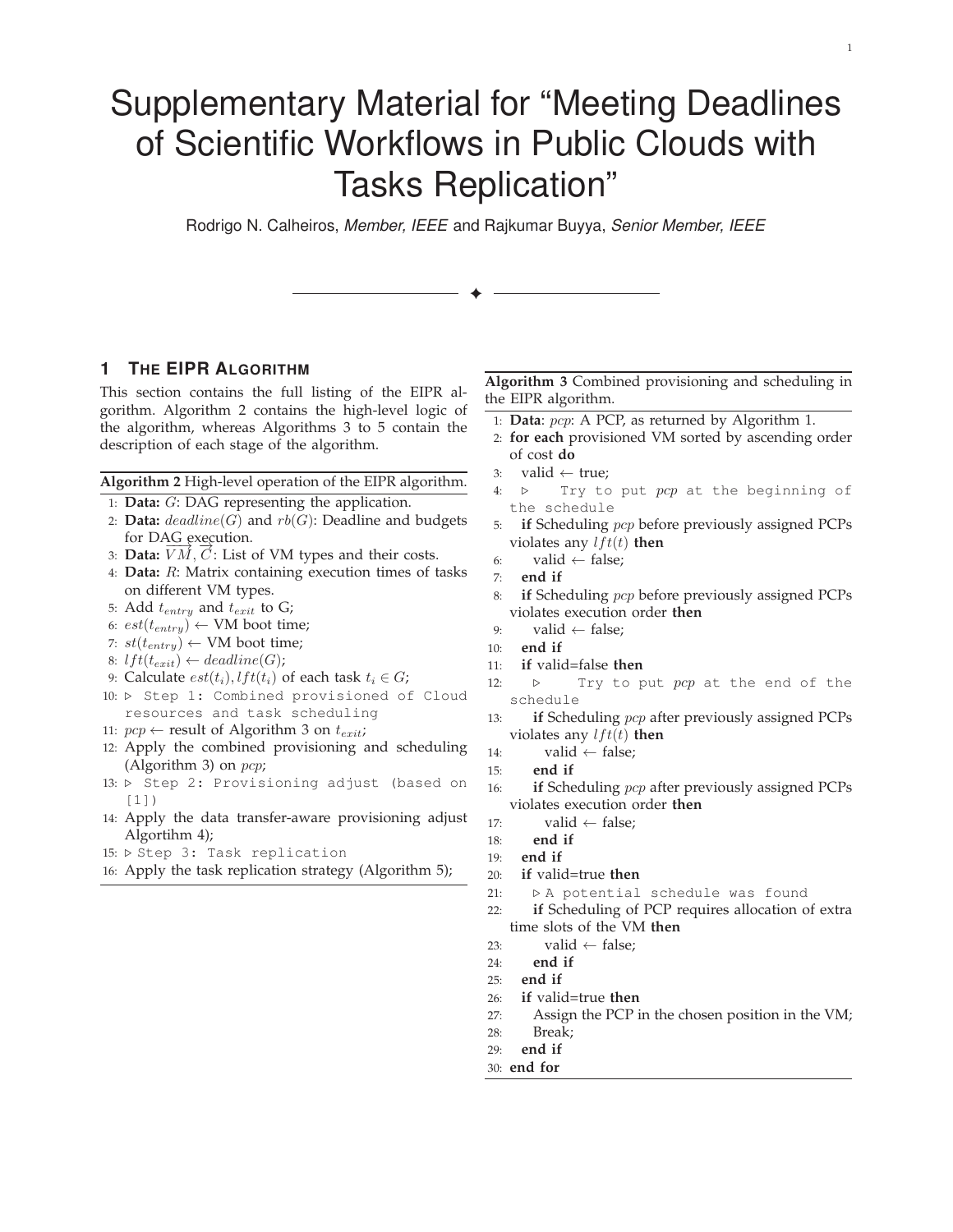- 31: **if** PCP is not scheduled **then**
- 32: Instantiate the cheapest VM able to execute each task *t* of *pcp* before  $lft(t)$ ;
- 33: Schedule the PCP in the created instance;
- 34: **end if**
- 35: **for each** task *t* from *pcp* **do**
- 36: Update *est* and *lft* of tasks;
- 37: Apply Algorithm 1 on *t*;
- 38: Recursively apply this algorithm on *t*;
- 39: **end for**

#### **Algorithm 4** Provisioning adjusts in the EIPR algorithm.

- 1: **Data**: *V M*: List of provisioned VMs.
- 2: **for each** virtual machine vm in *V M* **do**
- 3:  $t_{start} \leftarrow$  first task scheduled to vm;<br>4:  $t_{test} \leftarrow$  last task scheduled to vm;
- 4:  $t_{last} \leftarrow$  last task scheduled to vm;<br>5: vm.startTime  $\leftarrow$  st(t<sub>etent</sub>):
- $v$ m.startTime  $\leftarrow$  *st*( $t_{start}$ );
- 6: transferTime  $\leftarrow$  0;<br>7: **for each** parent  $t_n$
- 7: **for each** parent *t*<sup>p</sup> of *t*start **do**
- 8: **if**  $D(e_{p,start}) >$  transferTime **then**
- 9: transferTime  $\leftarrow D(e_{p,start});$ <br>10: **end if**
- end if
- 11: **end for**
- 12: vm.startTime ← vm.startTime − transferTime − bootTime;
- 13: **for each** child  $t_c$  of  $t_{end}$  **do**
- 14: **if**  $D(e_{end,c})$  > transferTime **then**
- 15: **transferTime**  $\leftarrow D(e_{end,c})$ ;
- 16: **end if**
- 17: **end for**
- 18: vm.endTime  $\leftarrow$  vm.endTime + transferTime;
- 19: **end for**

#### **Algorithm 5** Task replication in the EIPR algorithm.

- 1: *rb*: Replication budget.
- 2: *V M*: List of provisioned VMs.
- 3: *T*: Set of tasks from *G*.
- 4: *P*: List of paid idle slots.
- 5: *U*: List of unpaid idle slots.
- 6:  $extra{Vms} \leftarrow ||VM| \times \text{vmRate}$ ;
- 7:  $V \leftarrow$  sorted list containing VMs from *VM* in descending order of scheduled tasks;
- 8: **while** *rb >* 0*.*00 **do**
- 9:  $vm \leftarrow$  first VM from *V* whose cost is smaller than *rb*;
- 10: **if** no VM was found **then**
- 11: Break;
- 12: **end if**
- 13: Replicate *vm*;
- 14: Add the new machine to *V M*;
- 15: Add a slot representing the new machine in *P*;
- 16: Move *vm* to the end of *V*;
- 17:  $rb \leftarrow \text{cost of } vw;$
- 18: **end while**
- 19: Sort *P* and *U* in increasing order of size;
- 20: Add *U* at the end of *P*;
- 21: Sort tasks from *T* in ascending order of *replication precedence*;
- 22: **for each** slot *s* in *P* **do**
- 23: **if** *s* is unpaid and there is no available budget **then**
- 24: Break;
- 25: **end if**
- 26: **for each** task *t* in *T* **do**
- 27: **if** *t* fits *s* **then**
- 28: Create replica  $t'$  of  $t$ ;
- 29: Schedule  $t'$  in *s*, respecting  $est(t)$ ;
- 30: Update slots information;
- 31: Move *t* to the end of *T*;
- 32: **if** *s* is unpaid **then**
- 33: Update budget information;
- 34: Update paid status of slots deriving from *s*;
- 35: Update provisioning information of VM that contains *s*;
- 36: **end if**
- 37: **end if**
- 38: **end for**
- 39: **end for**
- 40: Remove from *V M* machines that are not executing any task or replica;